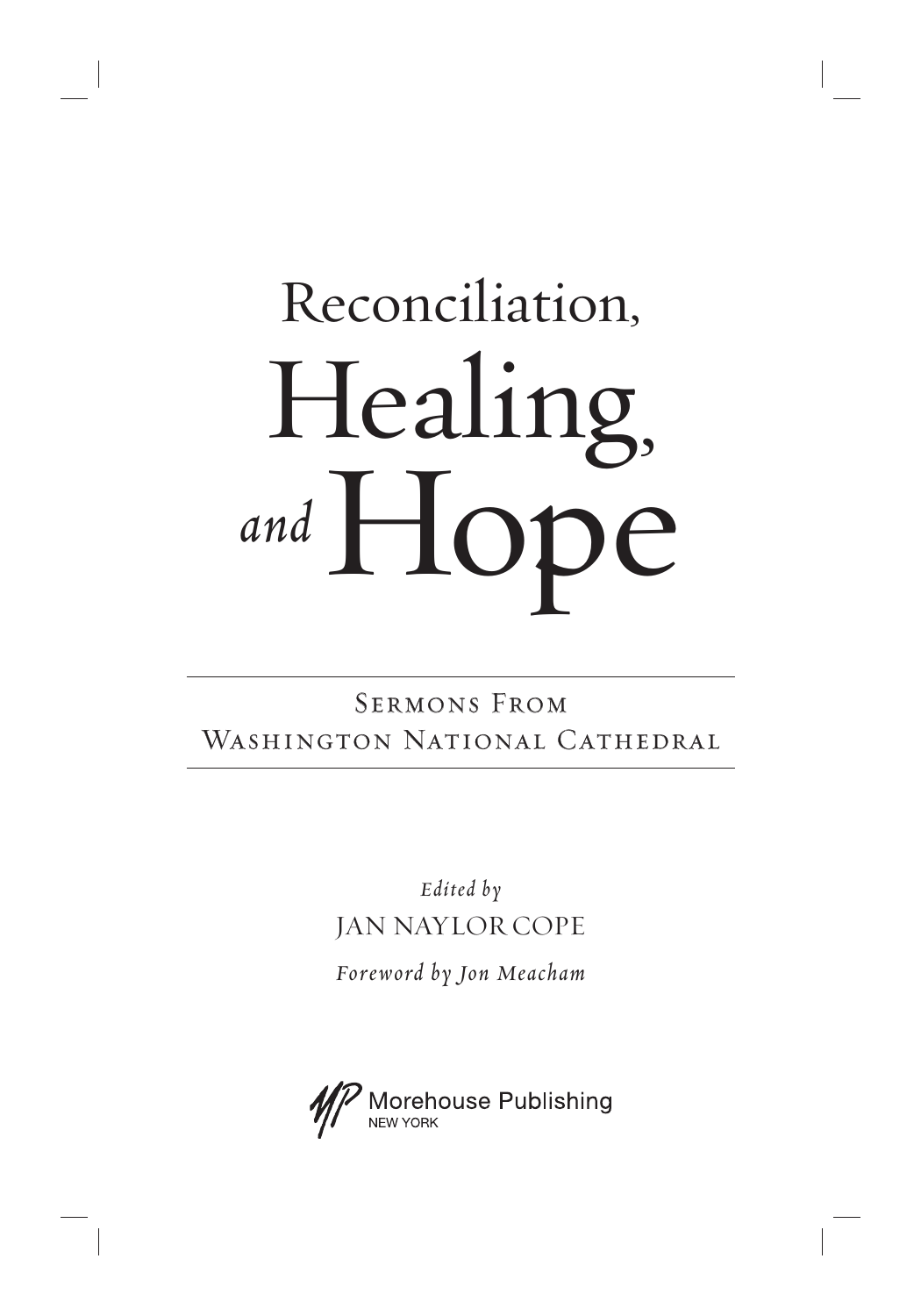Copyright © 2022 by Washington National Cathedral

All rights reserved. No part of this book may be reproduced, stored in a retrieval system, or transmitted in any form or by any means, electronic or mechanical, including photocopying, recording, or otherwise, without the written permission of the publisher.

Unless otherwise noted, the Scripture quotations contained herein are from the New Revised Standard Version Bible, copyright © 1989 by the Division of Christian Education of the National Council of Churches of Christ in the U.S.A. Used by permission. All rights reserved.

Scripture quotations marked (NIV) are taken from the Holy Bible, New International Version®, NIV®. Copyright © 1973, 1978, 1984, 2011 by Biblica, Inc.<sup>™</sup> Used by permission of Zondervan. All rights reserved worldwide. www.zondervan .com. The "NIV" and "New International Version" are trademarks registered in the United States Patent and Trademark Office by Biblica, Inc.™

Scripture quotations marked (KJV) are taken from the KING JAMES VERSION (KJV): KING JAMES VERSION, public domain.

Reprinted by arrangement with The Heirs to the Estate of Martin Luther King Jr., c/o Writers House as agent for the proprietor New York, NY. "Facing the Challenge of a New Age" Copyright © 1956 by Dr. Martin Luther King, Jr. Renewed © 1984 by Coretta Scott King. "Strength to Love" Copyright © 1963 by Dr. Martin Luther King, Jr. Renewed © 1991 by Coretta Scott King. "I've Been to the Mountaintop" Copyright © 1968 by Dr. Martin Luther King, Jr. Renewed © 1996 by Coretta Scott King.

Morehouse Publishing, 19 East 34th Street, New York, NY 10016 Morehouse Publishing is an imprint of Church Publishing Incorporated.

Cover photo by Danielle E. Thomas, Washington National Cathedral Cover design by Marc Whitaker, MTWdesign Typeset by Rose Design

Library of Congress Cataloging-in-Publication Data

Names: Cope, Jan Naylor, editor.

Title: Reconciliation, healing, and hope : sermons from Washington National Cathedral / edited by Jan Naylor Cope.

Description: New York, NY : Morehouse Publishing, [2022]

Identifiers: LCCN 2021041379 (print) | LCCN 2021041380 (ebook) | ISBN 9781640654846 (hardcover) | ISBN 9781640654853 (epub)

- Subjects: LCSH: Sermons, American--21st century. | Washington National Cathedral (Washington, D.C.)
- Classification: LCC BV4241 .R435 2022 (print) | LCC BV4241 (ebook) | DDC 252.009/05--dc23

LC record available at https://lccn.loc.gov/2021041379

LC ebook record available at https://lccn.loc.gov/2021041380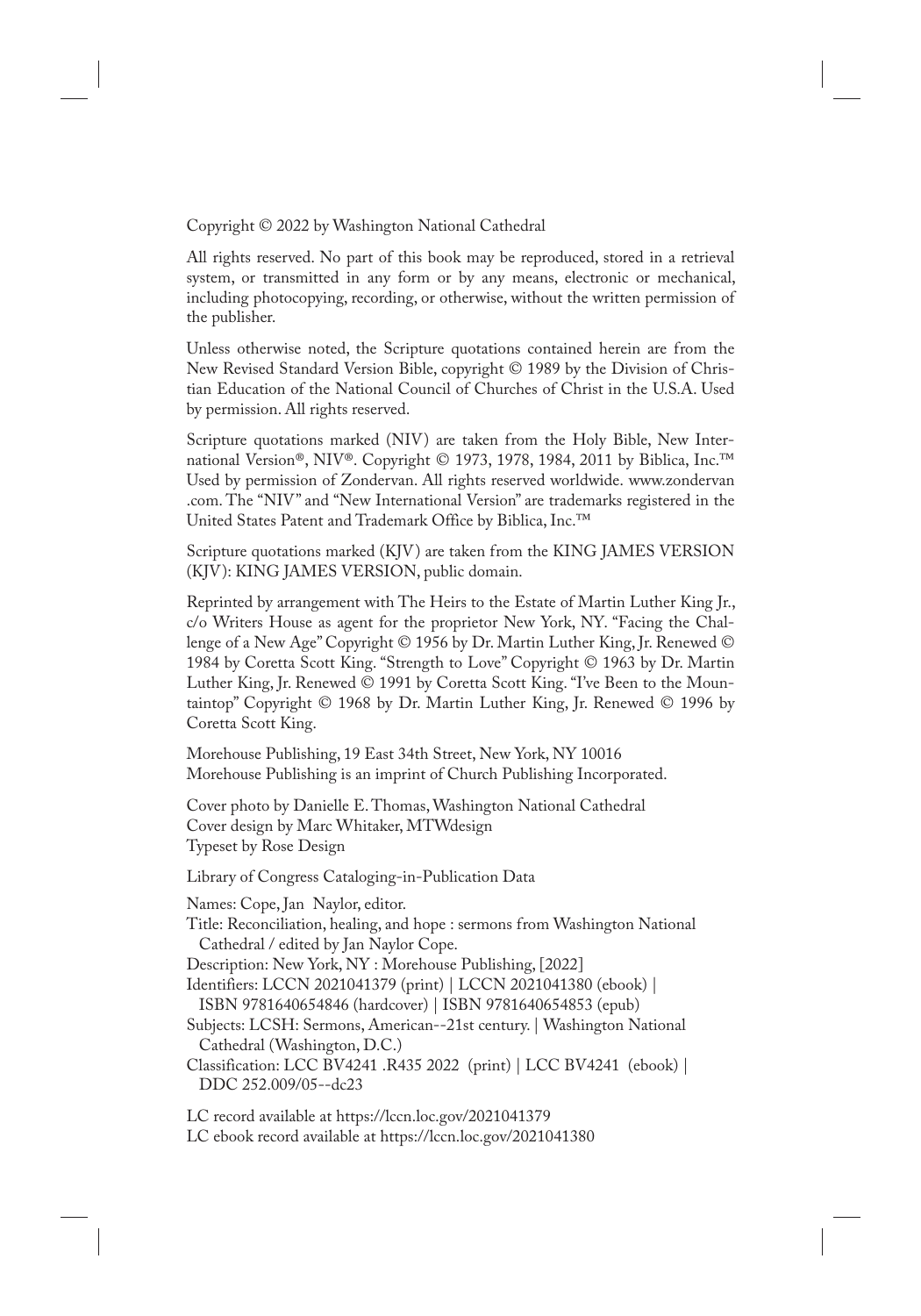## CONTENTS

|                                                 | $\mathbf{V}$                                            |  |  |  |  |
|-------------------------------------------------|---------------------------------------------------------|--|--|--|--|
|                                                 |                                                         |  |  |  |  |
|                                                 | 1. The Pandemic and Our Call to Be Reconcilers 1        |  |  |  |  |
|                                                 | Pentecost in a Pandemic / Michael Bruce Curry 1         |  |  |  |  |
|                                                 | Repairers of the Breach / Randolph Marshall Hollerith 7 |  |  |  |  |
|                                                 | 11                                                      |  |  |  |  |
|                                                 | Where Are You? / Kelly Brown Douglas 11                 |  |  |  |  |
|                                                 | Seeing with New Eyes / Mariann Edgar Budde 17           |  |  |  |  |
|                                                 | Spirit of Hope / Randolph Marshall Hollerith 21         |  |  |  |  |
| A Season of Disorientation / Jan Naylor Cope 25 |                                                         |  |  |  |  |
| Not All Resurrections Happen in Three Days /    |                                                         |  |  |  |  |
|                                                 | Dana Colley Corsello 29                                 |  |  |  |  |
|                                                 | It's Easter Anyway / Michael Bruce Curry 33             |  |  |  |  |
|                                                 | Christ Walks with Us / Randolph Marshall Hollerith 39   |  |  |  |  |
|                                                 | Our Master Class on Grief / Mariann Edgar Budde 43      |  |  |  |  |
|                                                 | To Watch and Wait / Jon Meacham 49                      |  |  |  |  |
|                                                 | 52                                                      |  |  |  |  |
|                                                 | White Soul Work / Randolph Marshall Hollerith 52        |  |  |  |  |
|                                                 | Hope in the Midst of Reality / Jan Naylor Cope 57       |  |  |  |  |
|                                                 | Life-Changing Faith / Leonard L. Hamlin Sr. 62          |  |  |  |  |
|                                                 | Who Do You Say I Am? Our Answer Matters /               |  |  |  |  |
|                                                 | Rosemarie Logan Duncan 68                               |  |  |  |  |
|                                                 | More Than a Feeling / Mariann Edgar Budde 72            |  |  |  |  |
|                                                 | Kingdom Economics Are Not Wall Street Economics /       |  |  |  |  |
|                                                 | Jan Naylor Cope 77                                      |  |  |  |  |
|                                                 | The Grapes of Wrath / Dana Colley Corsello 81           |  |  |  |  |
|                                                 | Stepping up to the Plate / Mariann Edgar Budde 85       |  |  |  |  |
|                                                 | What Shall I Render? / Leonard L. Hamlin Sr. 93         |  |  |  |  |
|                                                 | I Sought My Neighbor / Randolph Marshall Hollerith 98   |  |  |  |  |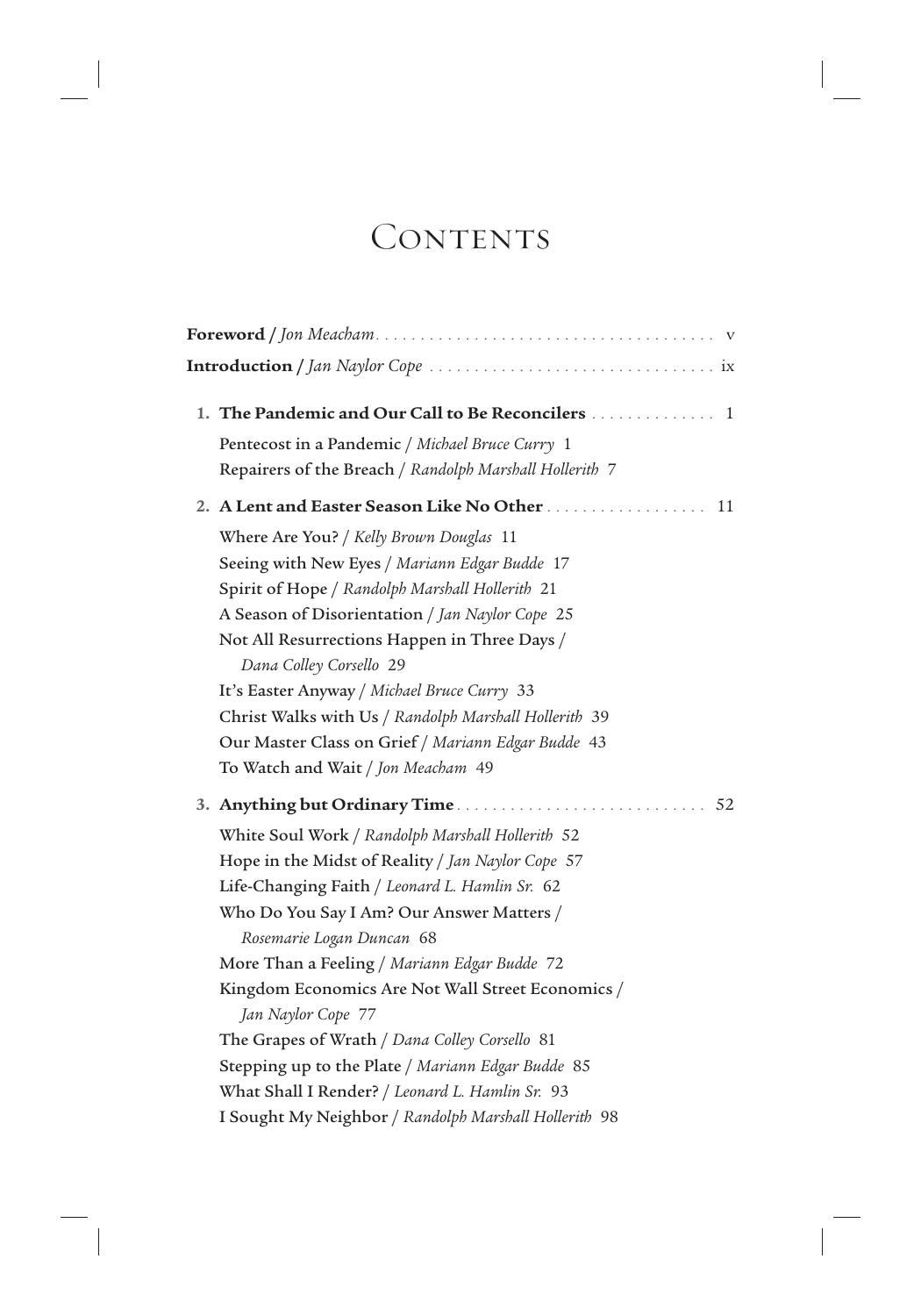| The Solid Rock / Michael Bruce Curry 102                   |     |
|------------------------------------------------------------|-----|
| What It Means to Pray for Healing, Unity, and Hope /       |     |
| Mariann Edgar Budde 108                                    |     |
| Holding on to Hope / Michael Bruce Curry 112               |     |
| Gospel Values / Randolph Marshall Hollerith 120            |     |
| Finding Hope in God Our Home / Rosemarie Logan Duncan 125  |     |
| The Story We Write / Kelly Brown Douglas 129               |     |
| 4. Time to Be of a New Mind: Healers                       | 135 |
| The Gift of Your Rose / Mariann Edgar Budde 135            |     |
| Tears of Love / Mariann Edgar Budde 141                    |     |
| Word Made Flesh / Patrick L. Keyser 145                    |     |
| Jesus and Mary's Relationship Status: It's Complicated /   |     |
| Dana Colley Corsello 149                                   |     |
| Time to Be of a New Mind / Randolph Marshall Hollerith 153 |     |
| Repairers of the Breach in 2021 / Jan Naylor Cope 157      |     |
| One Moment Can Change Everything /                         |     |
| Leonard L. Hamlin Sr. 161                                  |     |
|                                                            | 167 |
| The Cost of Love / Randolph Marshall Hollerith 167         |     |
| Rejoice and Remember / Rosemarie Logan Duncan 171          |     |
| Real Love / Rosemarie Logan Duncan 174                     |     |
| Resurrection Begins While It's Still Dark /                |     |
| Mariann Edgar Budde 177                                    |     |
| Hope on the Horizon / Jan Naylor Cope 182                  |     |
| Life Laid Down / Patrick L. Keyser 185                     |     |
| God Is Love! / Dana Colley Corsello 190                    |     |
| There Is Work to Be Done / Leonard L. Hamlin Sr. 195       |     |
| We Need a Revolution / Michael Bruce Curry 201             |     |
|                                                            | 209 |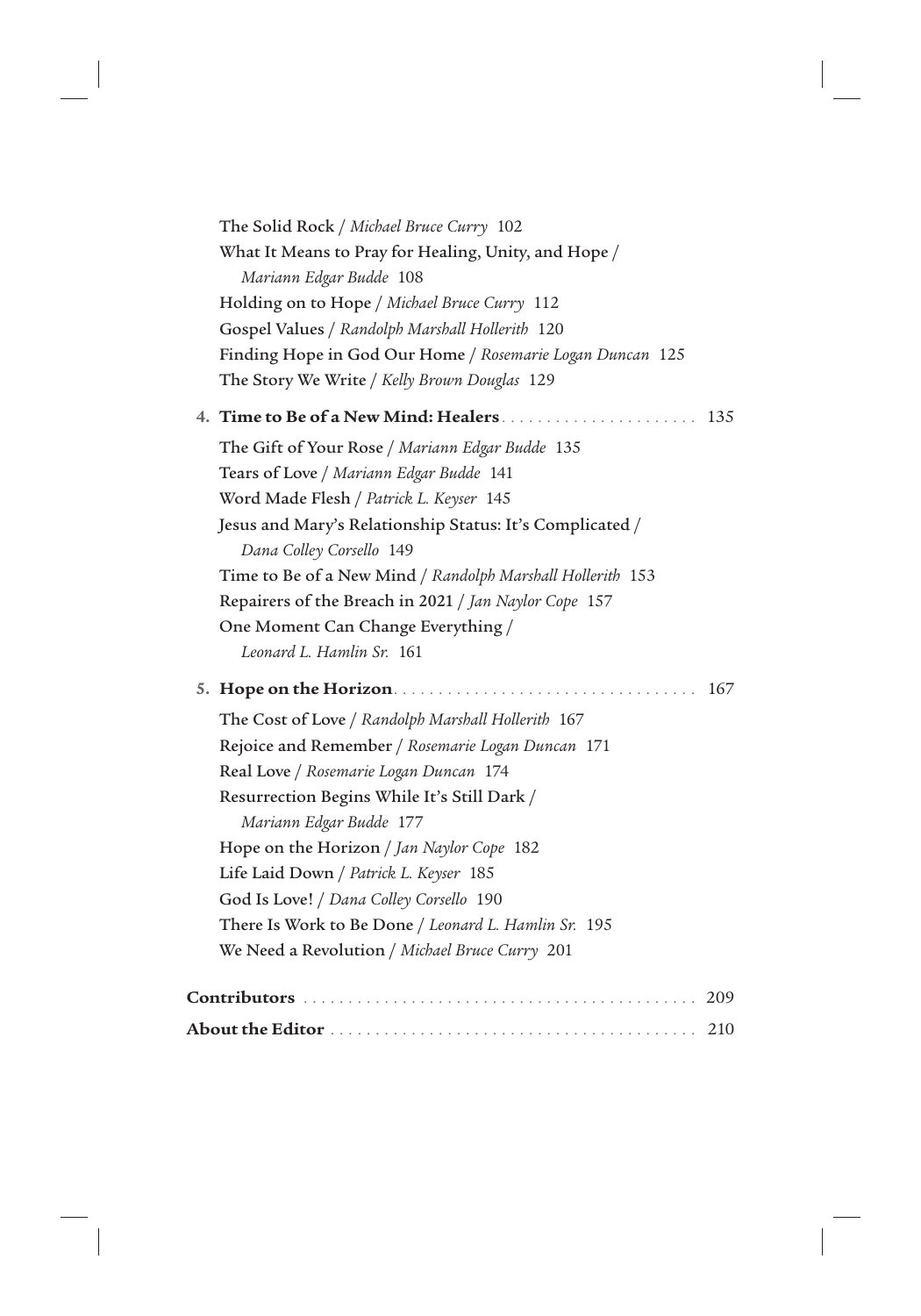### **INTRODUCTION**

In March 12, 2020, we closed the Cathedral's doors. It was a Thursday, cloudy and unremarkable in the way that March often is. We, like many others, had not fully grasped the magnitude of this virus and thought we would be Thursday, cloudy and unremarkable in the way that March often is. We, like many others, had not fully grasped the usual" in a matter of weeks. Yet we, unlike many others, had cameras and microphones in place, a YouTube channel, and a full-time videographer on staff. As more and more churches across the country also closed their physical doors in the days and weeks that followed, we found ourselves at the threshold of a new, online Cathedral with virtual doors wide enough to welcome worshippers from across the country and around the world.

In those early days of the pandemic, friends and colleagues often asked me what it was like preaching to an empty Cathedral nave, looking out at endless rows of brown leather chairbacks, each word echoing against the bare stone. While it took quite an adjustment to learn to preach to a camera affixed to a stone pillar twenty-six feet from the pulpit, the hardest part was not the empty chairs, but rather not knowing how a sermon was resonating. I could "see" familiar worshippers in my mind's eye and hold their stories in my heart, but I could not "see" how they were reacting to the sermon. Is the pace too slow? Is the message coming through? Are they following me or starting to fidget? Preaching is meant to be an aural and communal experience; this felt like preaching in a vacuum. We all wondered if worshippers would stay with us from week to week in this new virtual reality. The answer came quickly.

The idea for this book came from the hundreds of emails, letters, cards, and calls we received in thanksgiving for our worship services and sermons during the pandemic. Many of these kind messages flowed in immediately, with lifelong churchgoers and clergy alike wrestling with what Holy Week and Easter would look like in the midst of a global pandemic and with no churches to go to. In Christianity's holiest season when we journey together from the cross to Calvary to the empty tomb, what would it mean to not be journeying anywhere—essentially locked behind closed doors in fear like the disciples were two thousand years ago?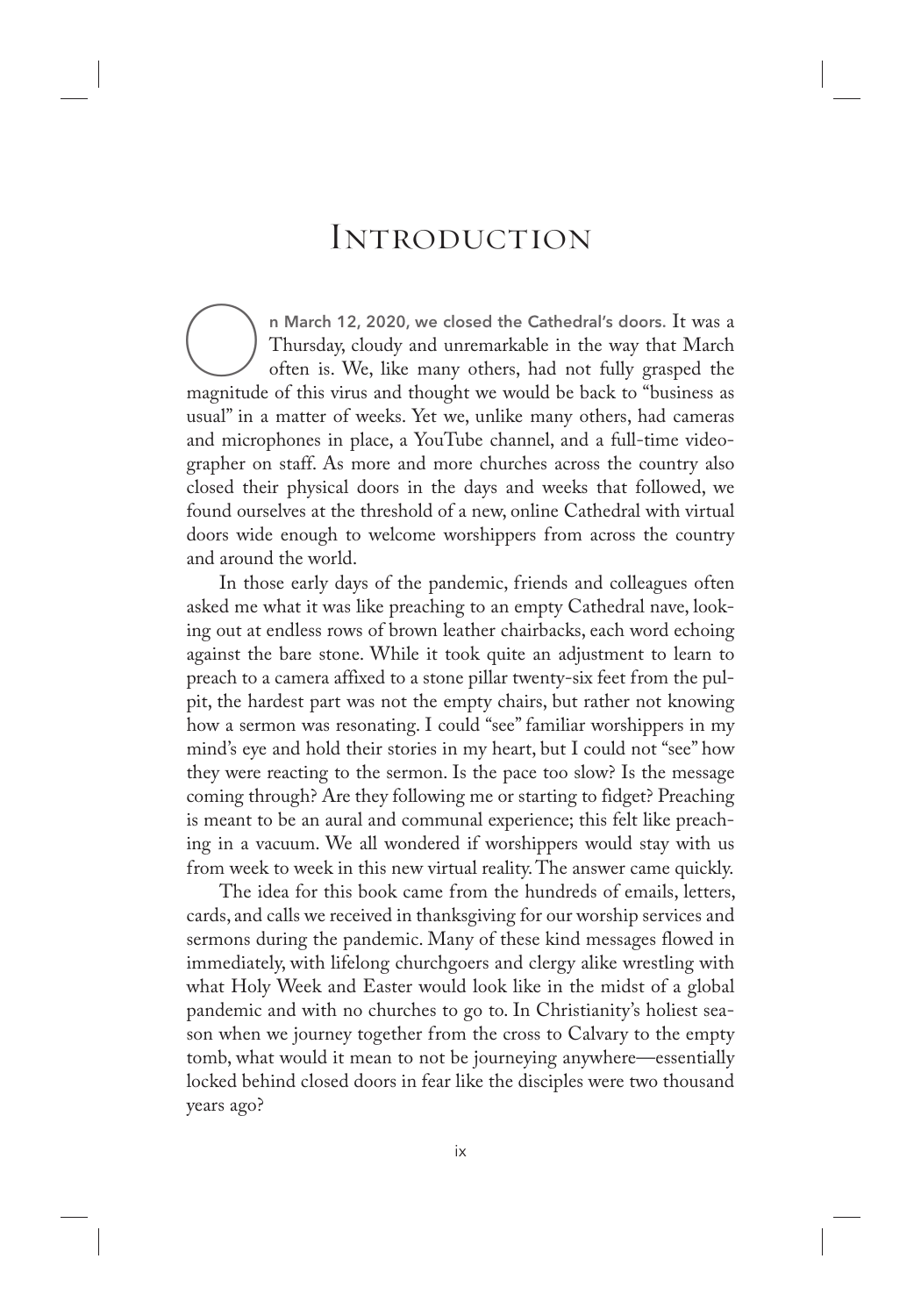When Bishop Mariann Edgar Budde presided at the Easter Sunday service on April 12, 2020, proclaiming the Good News of the resurrected Christ to an empty Cathedral, fifty-five thousand people were watching online. When Presiding Bishop Michael Curry preached during that service, he did so from his North Carolina home 275 miles away. That was when the reality of our new landscape and the responsibility of our reach truly began to take root. A presider and preacher separated by geography, an online congregation united by technology and large enough to fill the nave eighteen times over—the Cathedral's long-held aspiration to be a spiritual home for the nation was on our virtual doorstep.

During the months that followed, the Cathedral community here in Washington was a microcosm of what was happening in the world around us: the pain of the pandemic's deadly toll and economic uncertainty, mounting anxiety, racial injustice, and divisive politics. A beloved member of our Cathedral staff community died of COVID-19 after caring for her mother who had previously contracted the disease. The daughter died; the mother survived. Hers was a heartbreaking story seen so many times across the globe, and the first of what would become many virtual funerals at the Cathedral. We would endure several scares and self-quarantines among our staff over the course of the year.

Closing the Cathedral to worshippers, tourists, event attendees, concertgoers, and public visitors of any kind also meant a total loss of our earned income. Like many businesses and organizations from Main Street to Wall Street, we were forced to make extremely difficult decisions, including staff layoffs, furloughs, and budget cuts. It was unquestionably one of the most painful periods in the Cathedral's history. Only days after sharing this hard news with our staff, George Floyd was murdered. Protesters streamed through downtown Washington, demanding accountability for the racial injustices and social inequities laid bare during the pandemic. The Cathedral provided a safe space for some of the protests on the green space of our west lawn.

And yet, as my dear friend and colleague Rose Duncan says, "Sunday comes."

Week after week, we were blessed to welcome more and more worshippers, each yearning to hear the Good News in a time when good news seemed so hard to come by. We wanted to learn more about these new friends—How did they find us? What were they interested in?—so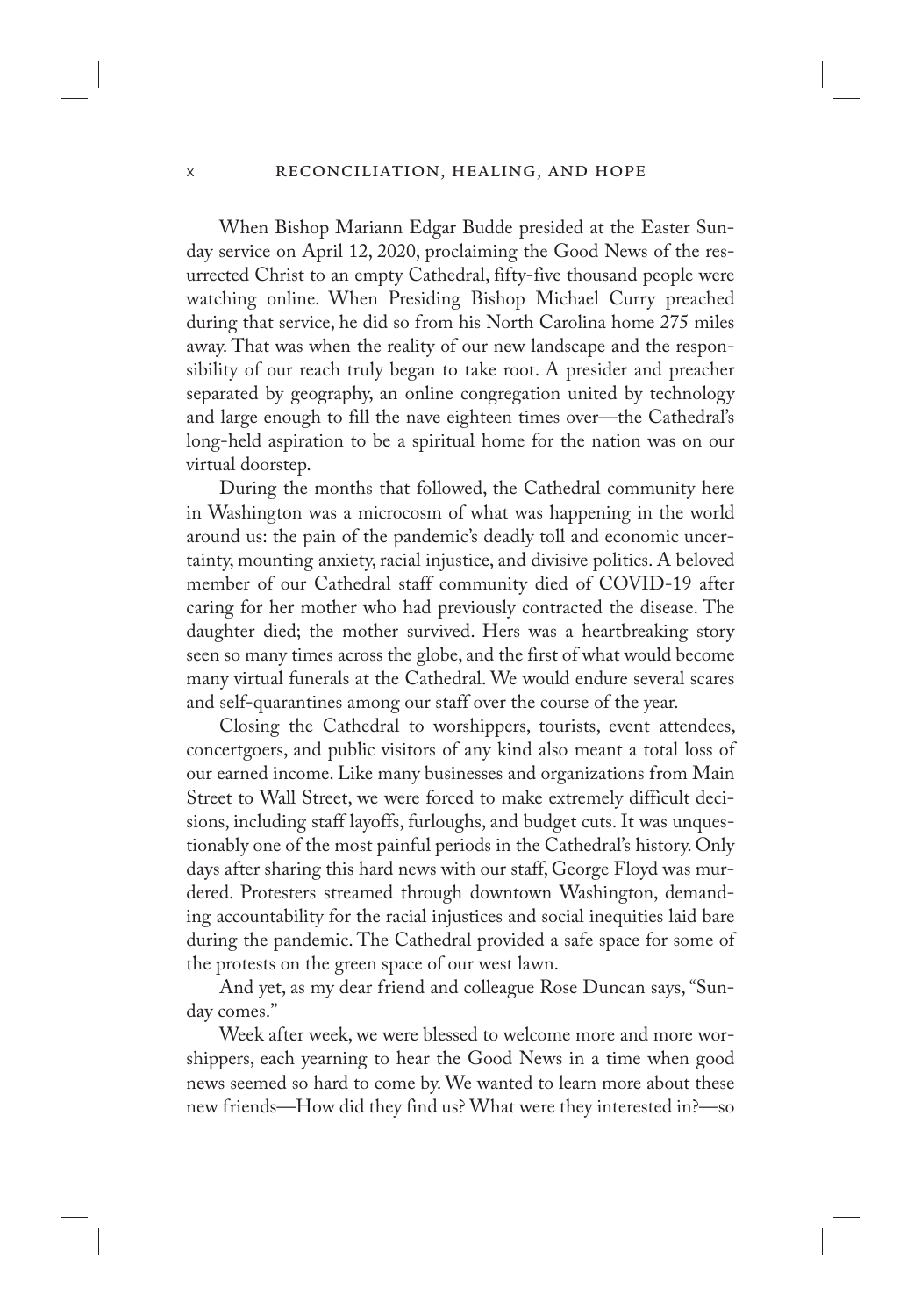#### *Introduction* xi

we sent a brief survey to about one thousand new supporters. Over fifty percent of those surveyed answered "Preaching" to "What aspect of Cathedral online worship services are you most drawn to?" We have always taken our preaching seriously, but the landslide margin of the survey, and the increasing numbers of viewers on YouTube and Facebook, pushed our clergy way beyond humility onto what felt like hallowed ground.

As preachers, our task is to stay engaged with what is happening in our community and the world around us, and to seek understanding and interpretation through the lens of the gospel and biblical narrative. Indeed, theologian Karl Barth is often quoted as saying, ". . . take your Bible and take your newspaper, and read both. But interpret newspapers from your Bible."1 We look for our story within "The Story." And we hope our words allow listeners to find their story within ours—and God's. That is the preacher's life; our sacred responsibility and privilege.

It is also our task to set aside the noise and chaos of our individual lives and the world around us, to reach down deep to preach whatever we had fervently asked God to give us and received to say. Those are the words we took with us on typed manuscripts or iPads, or no notes in my case, as we ascended the eight steps to the center of the Canterbury Pulpit each Sunday. Words of reconciliation, healing, and hope.

The sermons in this book reflect the uncertainty, pain, and disorientation of the COVID-19 pandemic and the pandemic of systemic racism. They also point us toward the goodness and hope that is always ours if we have eyes to see, ears to hear, and hearts to respond. The preachers are a diverse group by age, gender, race, sexual orientation, denomination, and geographic upbringing to name a few. It is important to remember that all sermons are crafted to be heard. As you read these sermons—imagining the voice of each preacher emanating from the Canterbury Pulpit and reaching through space and time to you—we hope that you will see and hear and feel the richness of God's grace in the diversity of our voices and life experiences. My dear friends and fellow preachers never failed to encourage and spiritually nurture me; it is my sincere hope that their words and presence offer the same to you.

<sup>1. &</sup>quot;Barth in Retirement," *Time*, May 31, 1963. *http://content.time.com/time/subscriber/article/ 0,33009,896838,00.html*.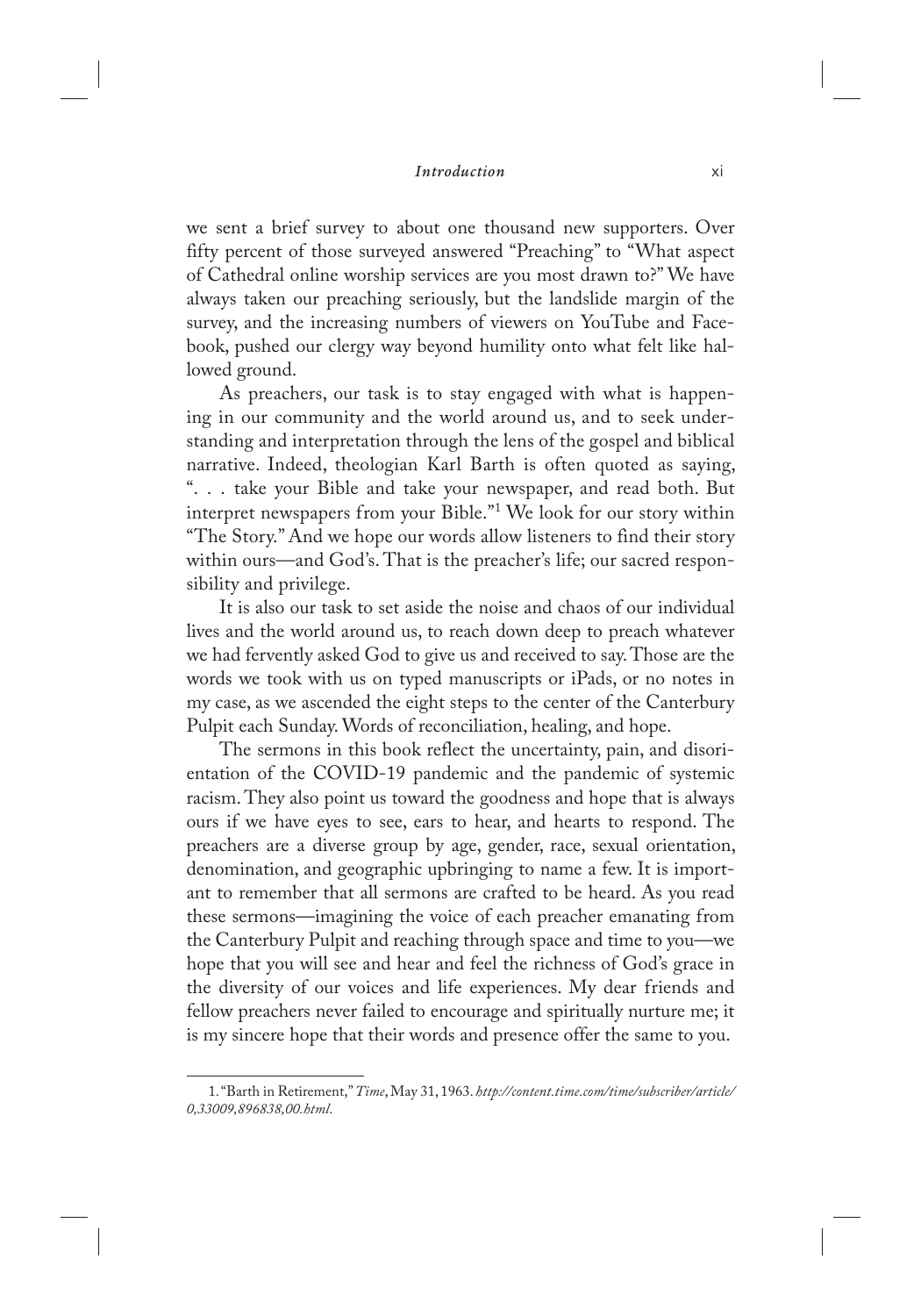This book is organized chronologically and by liturgical season. The sermons often build on one another and reflect what was happening at the time in the world around us. The notable exceptions to chronology are the first two sermons which establish the arc of the book—reconciliation, healing, and hope. In the first, Presiding Bishop Michael Curry names the two pandemics of COVID-19 and systemic racism. He had prepared and pre-recorded an entirely different sermon for Pentecost. Then the murder of George Floyd happened. The world saw the deadly effects of racism with our own eyes, and Bishop Curry knew he needed to preach a very different sermon instead. The second sermon in the book is the first sermon that Dean Randy Hollerith preached at the Cathedral, August 21, 2016. "We are to be healers, reconcilers, peacemakers, seekers of justice, and builders of bridges between people, races, and religions." He called us to be repairers of the breach, and that has been the hallmark of his leadership ever since.

This book begins with Bishop Curry's Pentecost 2020 sermon and concludes with his Pentecost 2021 sermon. He reminds us, "Pentecost is about a revolution. It is not about mere moral reform. It is not about tinkering at the edges. It is about transforming an old order into a new order. . . . This is a revolution. A revolution of love; a revolution of goodness; a revolution of kindness; a revolution of compassion; a revolution that happens when the Spirit gives birth to Jesus in our lives." So much has happened in our lives in the year between Pentecost 2020 and Pentecost 2021, yet we are reminded that the way of Jesus is, and always has been, about transformation.

I want to thank my friends and colleagues whose sermons are included in this book, and our online worshipping community who inspired and challenged us to be our best whenever we stepped up to preach. Our editor Nancy Bryan and Church Publishing were encouraging and wise counsellors from the very beginning. My Cathedral colleagues and friends Diane Ney, Kathy Prendergast, Margaret Rawls, Gabrielle McKenzie, Bonnie Willette, and Margaret Shannon contributed untold hours of editing, copyediting, and footnote chasing to make this book a reality, and the exquisite photography of Danielle Thomas graces the cover of our book. No service at the Cathedral could happen without the collective gifts of our worship, music, communications, and video production teams, tireless sextons, and truly every department of the Cathedral—the dedication and professionalism of our Cathedral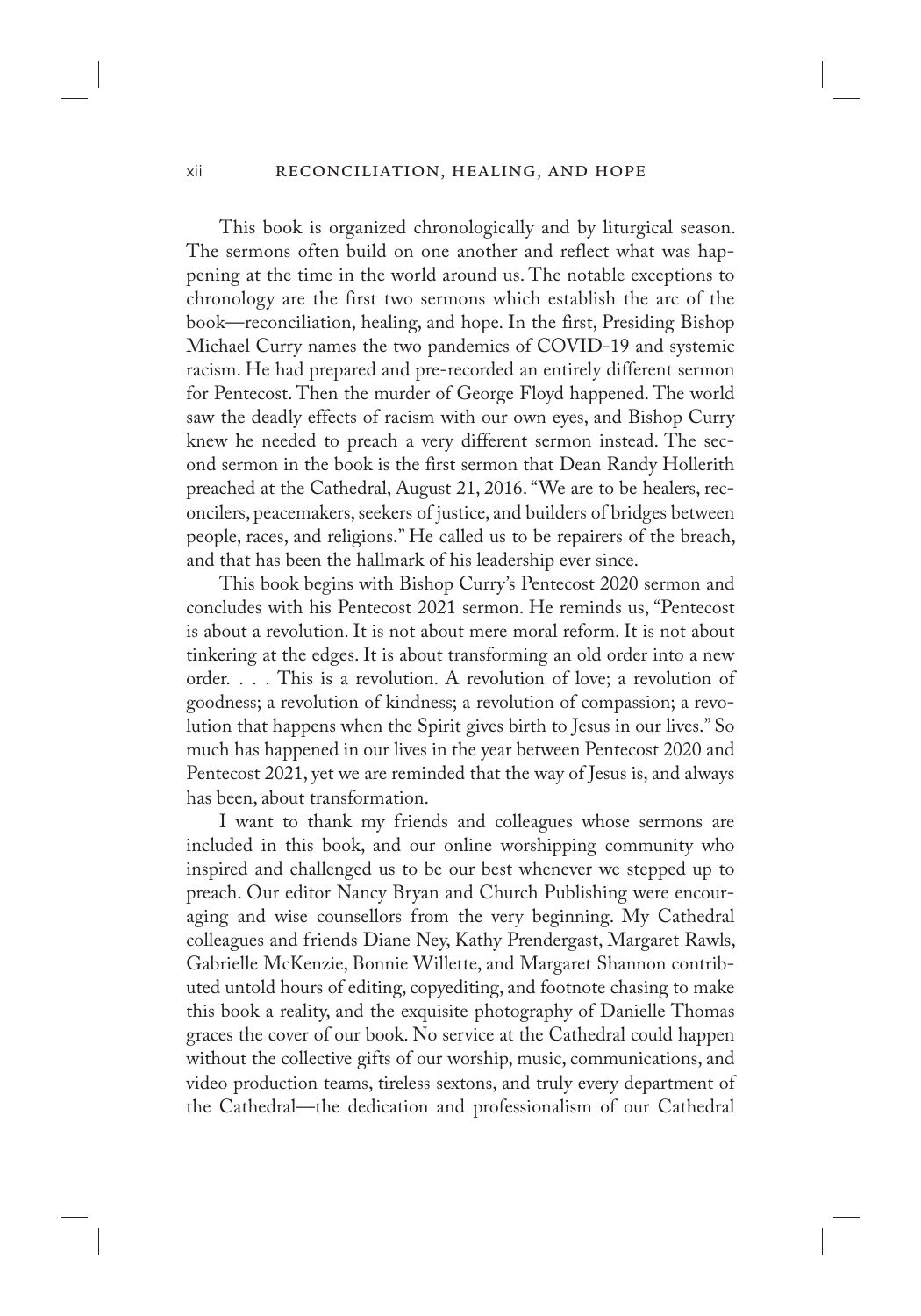staff is an incredible blessing. I also want to thank all the spouses of the contributors who love and support us in the work we feel called to do. It is a gift beyond measure. As editor, I would like to take a moment of personal privilege to thank my husband, John, who is my biggest supporter and beloved life partner in all things.

In the time since March 12, 2020, we have welcomed over three million virtual worshippers. Our online congregation spans all fifty states, several territories, and countries around the world. This book covers but one chapter—about sixteen months long—in the Cathedral's over 125-year history. Washington National Cathedral was created through an Act of Congress on January 6, 1893, over one hundred years after Major Pierre L'Enfant designed the original plans for the city of Washington and in one rendering envisioned "a great church for national purposes." It would take an additional fourteen years before the Cathedral's foundation stone was laid, on September 29, 1907, and President Theodore Roosevelt announced to the crowd of ten thousand, "Godspeed in the work begun this noon." The foundation stone is a solid block of granite embedded with a smaller stone quarried from a field near Bethlehem. The inscription on the Bethlehem stone reads: "The Word was made flesh and dwelt among us" ( John 1:14, KJV). This is the Cathedral's bedrock—physically and spiritually. God loved us enough to take on flesh and dwell among us. It is also the sacred responsibility of every subsequent generation to pursue the work God has given us to do: to be reconcilers, healers, and beacons of hope. May it be so for you and for me.

> Jan Naylor Cope Provost, Washington National Cathedral Pentecost 2021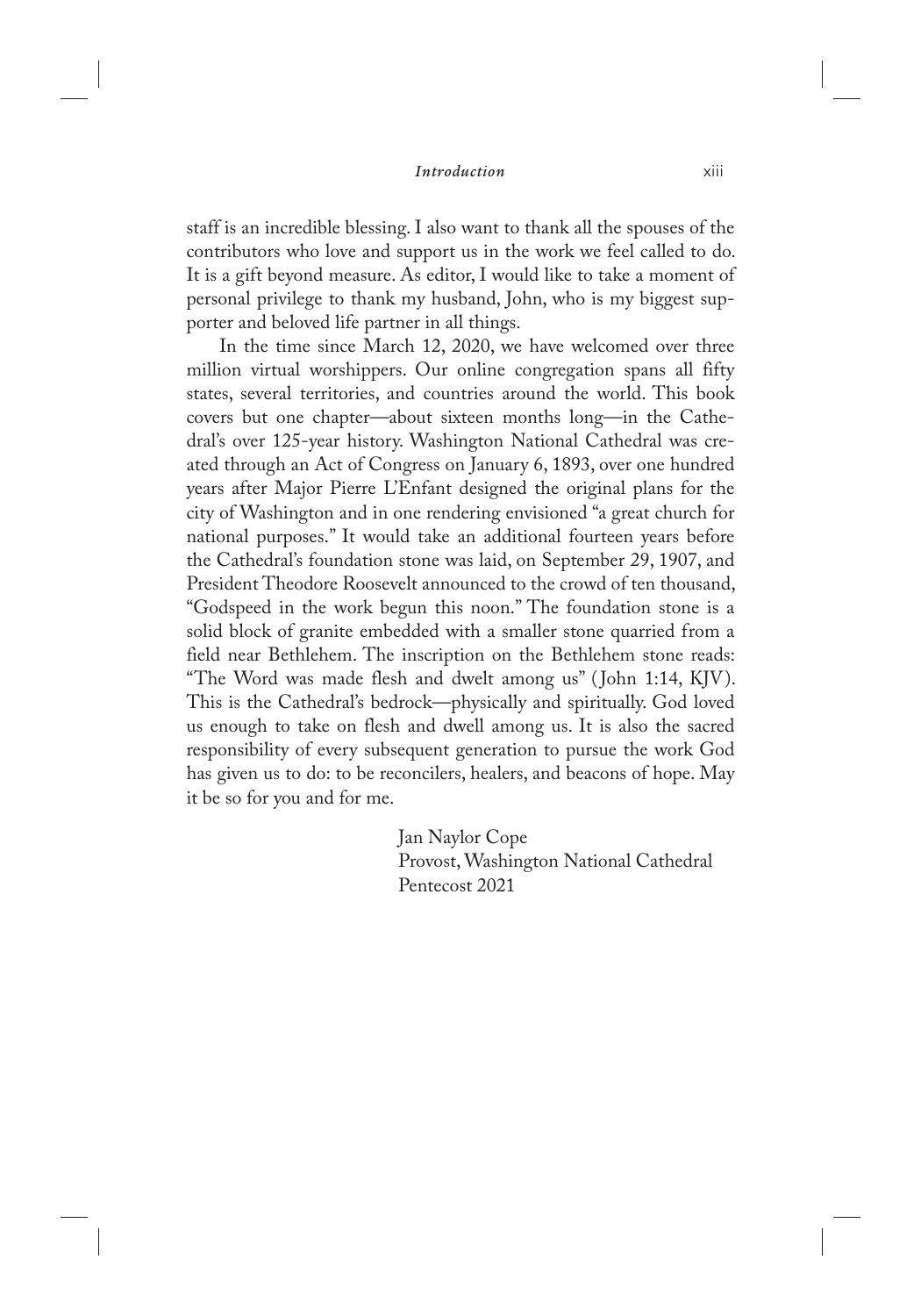# The Pandemic and Our Call to Be Reconcilers

#### PENTECOST IN A PANDEMIC

#### The Most Rev. Michael B. Curry*The Day of Pentecost, May 31, 2020*

A note about A Prayer for the Power of the Spirit among the People of God:

From Pentecost Sunday through the first Sunday in September, Presiding Bishop Michael Curry and his Lutheran counterpart Presiding Bishop Elizabeth Eaton welcome congregations and individuals to regularly pray "A Prayer for the Power of the Spirit among the People of God." This prayer—crafted by a team of Lutheran and Episcopal prayer leaders in light of the COVID pandemic—is meant to unite us in common prayer and revive us for common mission, wherever and however we may be gathered.

#### *A Prayer for the Power of the Spirit among the People of God*

God of all power and love, we give thanks for your unfailing presence and the hope you provide in times of uncertainty and loss. Send your Holy Spirit to enkindle in us your holy fire. Revive us to live as Christ's body in the world: a people who pray, worship, learn, break bread, share life, heal neighbors, bear good news, seek justice, rest and grow in the Spirit. Wherever and however we gather, unite us in common prayer and send us in common mission, that we and the whole creation might be restored and renewed, through Jesus Christ our Lord. *Amen*.

Today is the day of Pentecost, sometimes referred to as the birthday of the church, the beginning of the Jesus movement being launched into the world when the Spirit of God, the same spirit that rested upon Jesus, rested upon those first gathered apostles and followers. It was the beginning of what we call the church, this movement of those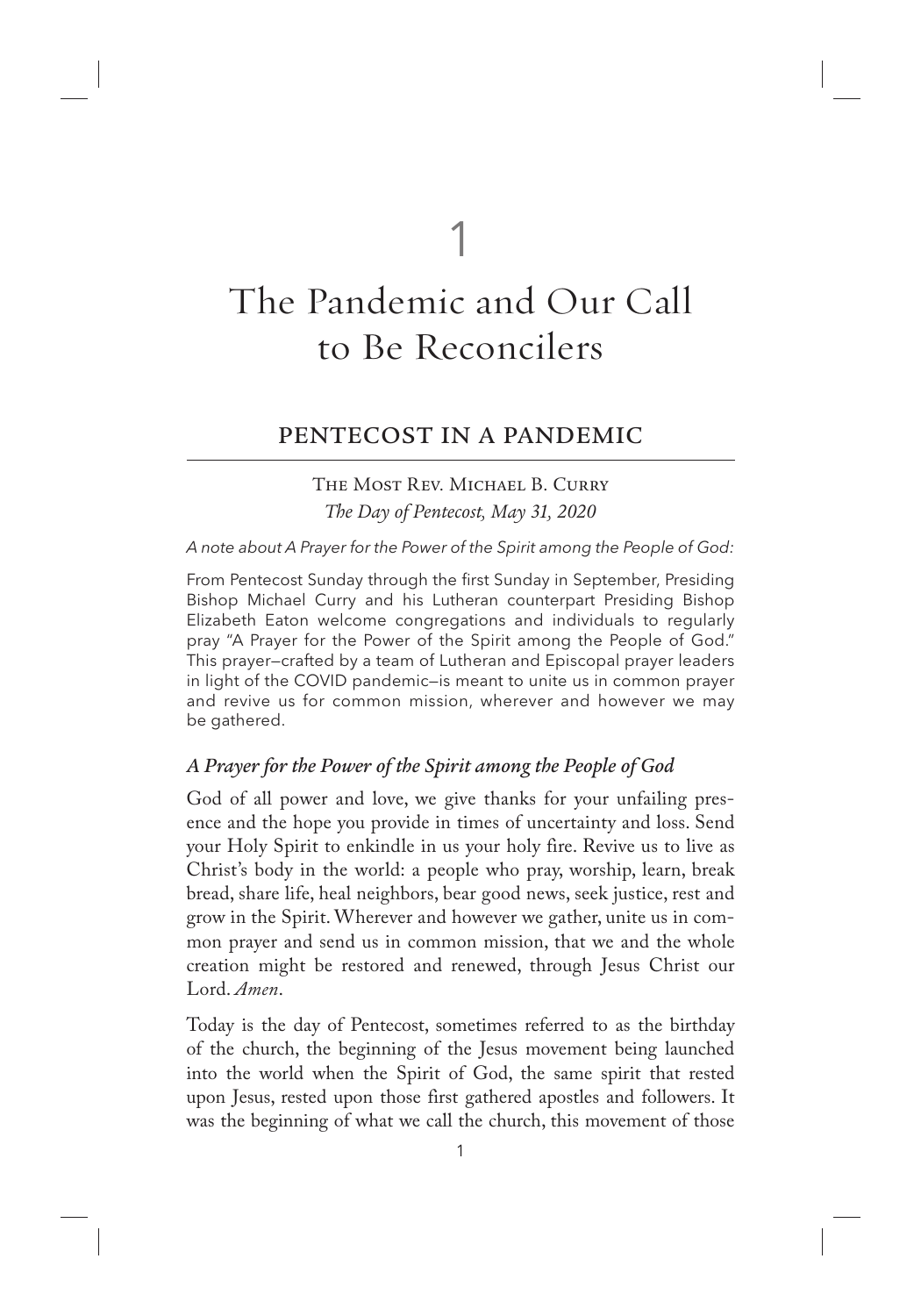who follow Jesus. But this year, we observe Pentecost in the midst of a pandemic, and that's what I'd like to talk with you about for a few moments. Pentecost in a pandemic.

For our text, the words of the Apostle Paul in Romans, Chapter Five:

"*We . . . boast in our sufferings, knowing that suffering produces endurance, and endurance produces character, and character produces hope, and hope does not disappoint us, because God's love has been poured into our hearts through the Holy Spirit [who] has been given to us*." (*Rom. 5:3–5* )

The old spiritual says it this way:

If you cannot preach like Peter and you cannot pray like Paul, just tell the love of Jesus how he died to save us all. There is a balm in Gilead to make the wounded whole. There is a balm in Gilead to heal the sin-sick soul.<sup>1</sup>

Pentecost in a pandemic. We really do observe this Pentecost in the midst of a pandemic. The pandemic of COVID-19 is real. It is painful. We pray that scientists and researchers and all of the folk who are working hard will find a way to bring this pandemic to an end.

But there's another pandemic, not of the viral kind, but of the spiritual kind. It is a pandemic of the human spirit, when our lives are focused on ourselves, when the self becomes the center of the world and of the universe. It is a pandemic of self-centeredness. It may be even more destructive than a virus.

This pandemic of self-centeredness, if you will, has been the root cause of every humanly created evil that has ever hurt or harmed any child of God or even the earth itself. James, in the epistle, says, "What causes wars? What causes fightings among you? Is it not the passions that are at war in your own members? You desire and do not have, so you kill. And you covet and cannot obtain, so you fight and wage war" (cf. James 4:1–3). That is the pandemic of selfishness, of self-centeredness. It is the pandemic where I am the center of the universe and if I'm the center of the universe, then everybody else and everything else, including you, is on the periphery.

<sup>1. &</sup>quot;Balm in Gilead," African-American spiritual, public domain.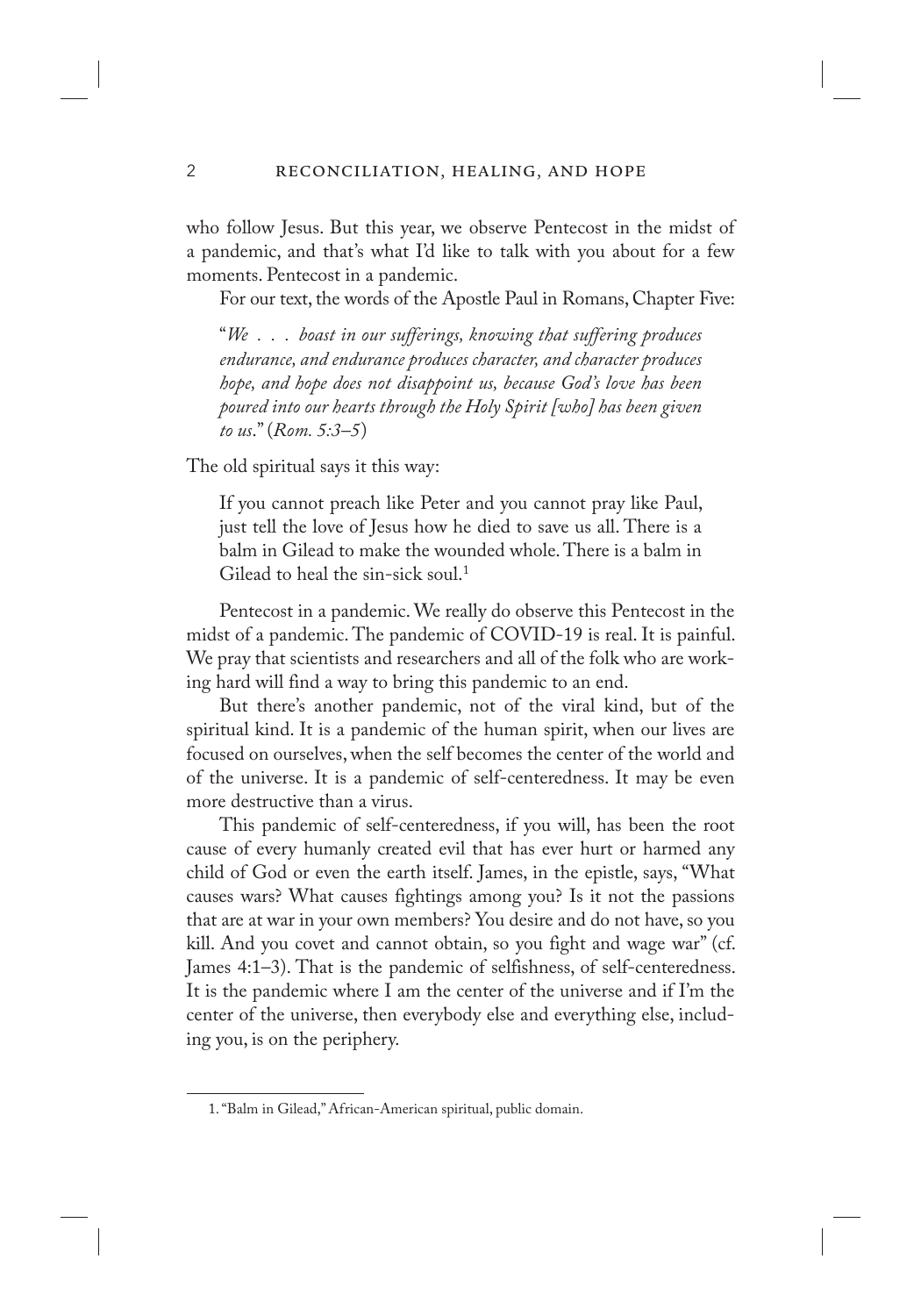That pandemic is the root cause of every humanly created evil that has ever been made. Every war that has ever been fought, every bigotry, every injustice, every wrong that has ever been wrought. Anytime a human being has hurt another human child of God directly or indirectly, explicitly or implicitly, at the root cause is me being the center of the world and you on the periphery. Dr. Martin Luther King called this the reverse Copernican Revolution, where not the sun is the center of the universe, but the self. Love is the antidote to that. Love is the cure for that. Love is what can help us remove that way of living and establish a way of life where we find life for us all.

*If you cannot preach like Peter, and you cannot pray like Paul, just tell the love of Jesus, how he died to save us all.*

There is the balm in Gilead that can make the wounded whole. There is the balm in Gilead that can heal the sin-sick soul.

There is a cure for that pandemic: unselfish sacrificial love. If you listen to the writer of the spiritual, that's what's grasped. Jesus didn't die for himself, he died for others. He died for the good and the wellbeing of others, not for anything that he could get out of it. It was an unselfish act, if you will, a sacrificial act. It is that way of unselfish, even sacrificial, living that has the innate spiritual capacity to actually save and help us all.

Jesus, following the teachings of Moses, told us long ago, you shall love the Lord your God and your neighbor as yourself. To love God and love the neighbor and genuinely to love the self—not prideful false self-love—but genuinely to love the self. That is the way. That's the way to life, not just for us individually, but for us corporately as a society and us globally as a global human family. Love is the way. It is not a mere utopian dream. It is our hope, our only hope, and it is the cure for this pandemic caused by the human spirit.

But let no one deceive you. This is not cheap grace or sugar-coated religion. It's not easy. It's not easy to live an unselfish life. It's not easy. The truth is, much that we see around us is the fruit of this unhealthy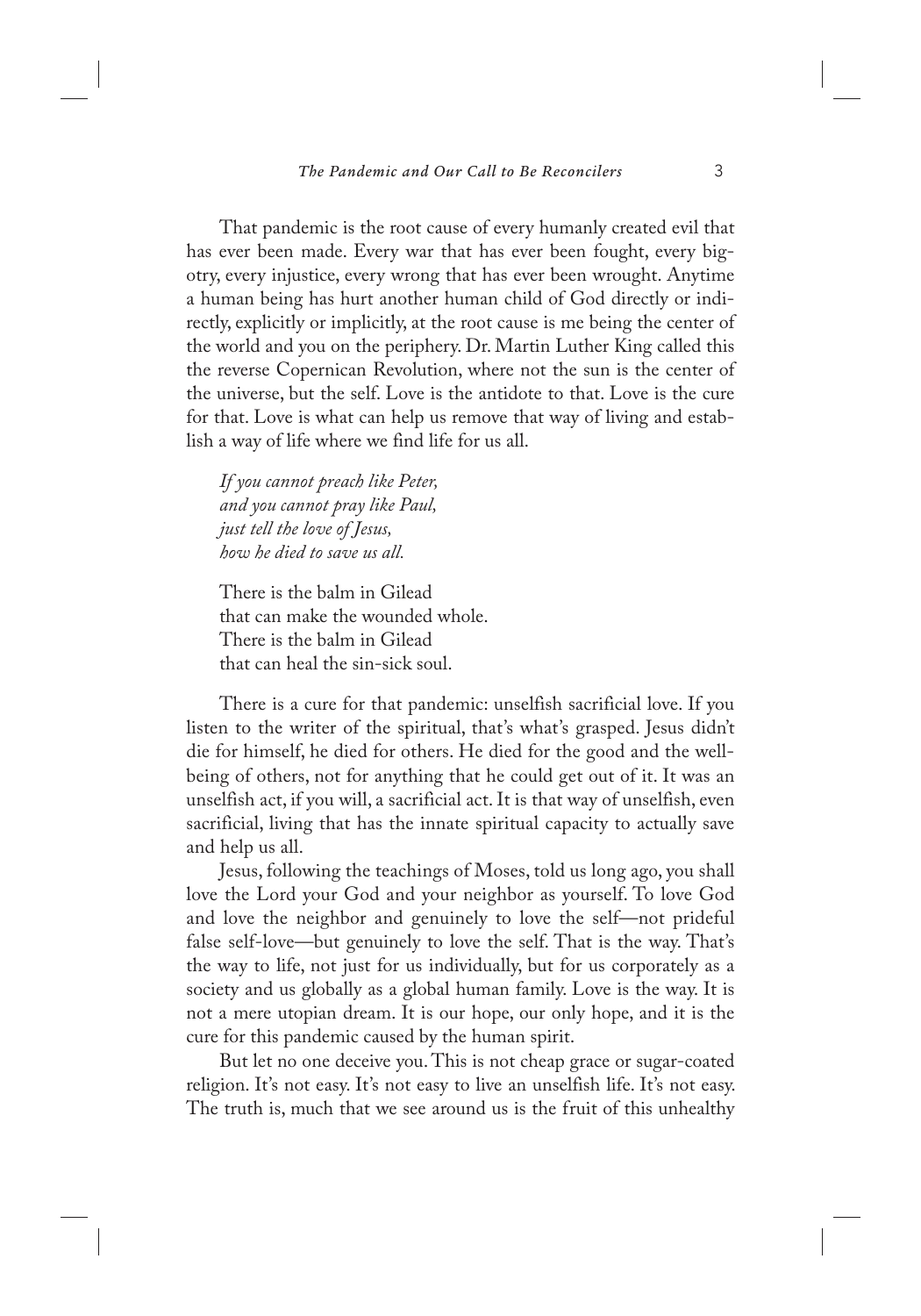self-centeredness seemingly ruling the day. But again, the spiritual may help us here. The singer said it this way,

*Sometimes I feel discouraged, and think my life's in vain, but then the Holy Spirit revives my soul again.*

*O, there is a balm in Gilead to make the wounded whole. There is a balm in Gilead to heal the sin-sick soul.*

Love is the way, but we don't always have the power to live that way. But the spirit of the living God does have that power, because I think, if I read my Bible correctly, in 1 John chapter 4, it says, "Beloved, let us love one another, because love is of God and those who love are born of God and know God, because God is love." If God is love, and the Spirit of God is the spirit of God's essence and life and heart, then when that spirit is poured out on us, the very love that is the heart of God is being poured out on us and love becomes possible. But it's hard.

This past week, we have not only had to endure a pandemic occasioned by a virus—a viral pandemic—but we've had to endure and face a spiritual pandemic: the roots of self-centeredness, where one person can look upon another person and despise and reject them, and not even behold them as a fellow child of God. We have seen once again the unthinkable become thinkable. It's caused great pain or better said, increased the great pain that was already there.

In Minnesota, the killing of George Floyd was a violation of basic human decency and dignity and we all saw it. We all saw it. Maybe the deeper pain that comes with that is that that wasn't an isolated incident. It happened to Breonna Taylor on March 13th in Kentucky. It happened to Ahmaud Arbery on February 23rd in Georgia. And need I mention Melissa Ventura, Paul Castaway, Sandra Bland, Eric Garner, Michael Brown, Trayvon Martin? This is a painful path that we have been on for a long time. We've made such progress in our human relationships and in our racial relationships, and yet this seems not to have changed at all.

I'm sixty-seven years old. In the late 1960s and early 70s when I was a teenager, the same thing was going on then. My father, who was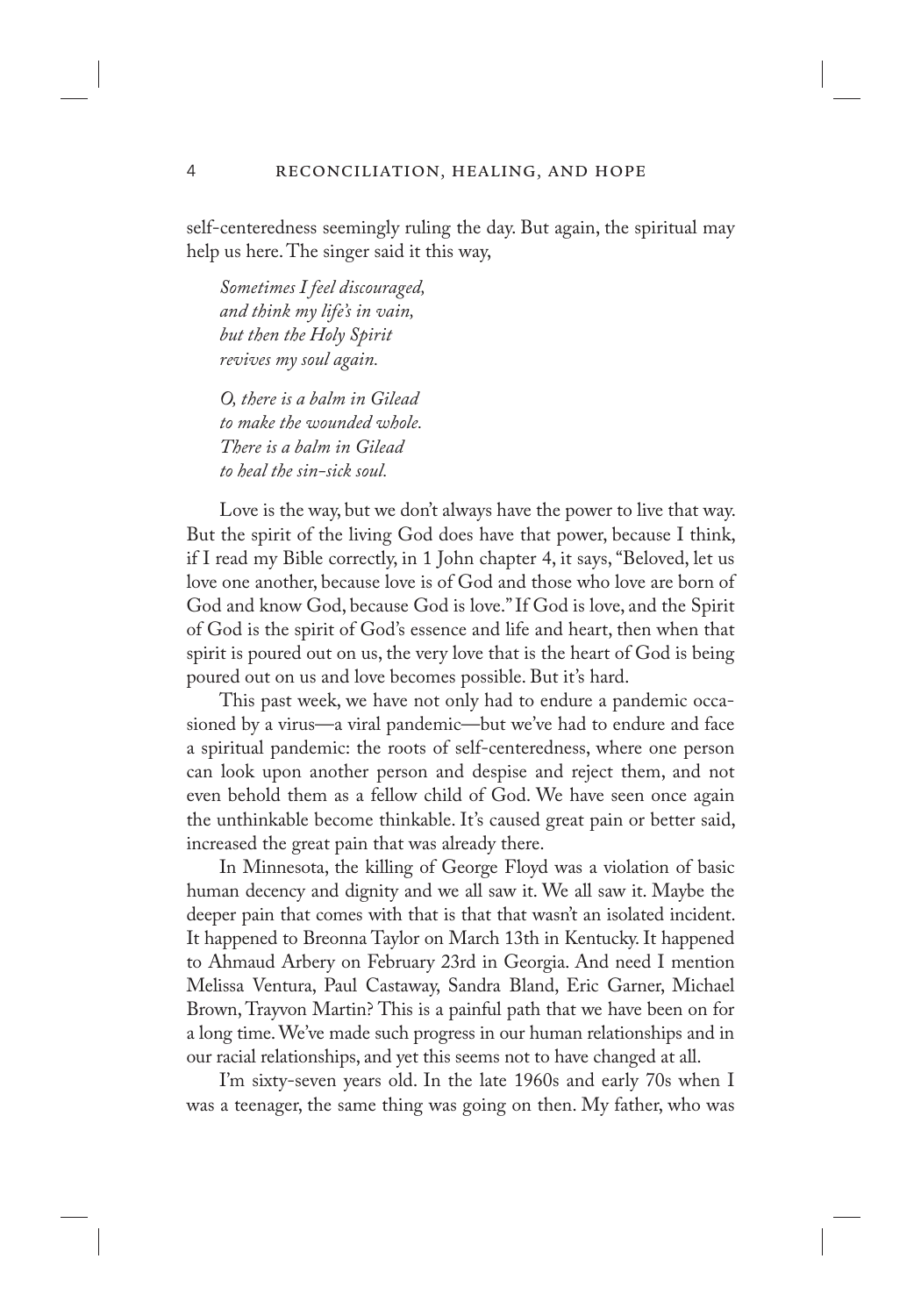an Episcopal priest, rector of St. Philip's in Buffalo, also served not only as a parish priest but as the director of human relations for the city of Buffalo. In that capacity, after riots in the 1960s, he was brought on board and brought others on board to lead sensitivity training sessions for police officers in the Buffalo police force. That was necessary because some of the riots that were occasioned resulted from precisely the same thing that happened just this past week in Minneapolis.

I was a teenager then and it was going on then. I was a teenager when my father warned me when I learned how to drive, that if ever you have encounters with the police: obey; do what they say; do not talk back and watch how you move your hands. I was told that in the 1960s and we're still having to say it today. That's where some of the anger and the frustration that we're seeing on our streets is coming from. It's accumulated hurt and disappointment, not just for those on the streets, but for people of goodwill and human decency of all races, of all stripes, of all religions, of all kinds.

There is a part of us that just wants to throw up our hands, and in the words of the Psalmist cry: How long? How long, O Lord? How long? And yet, we are not victims of fate. We are people of faith. We are not doomed and condemned to continue our past into our present and future. We need not be slaves of fate. We follow in the footsteps of Jesus. This Jesus taught us that love will make a way out of no way. He taught us that sometimes you have to take up the cross and follow in his footsteps and that if you dare to follow his way of love, you will find God's way of life. We will not submit to fate. We must not give in to fate. We must dare to follow Jesus in the way of love that can save us all.

But I don't have the power to do that all the time and, I suspect, neither do you. But God does and that's why the singer of the spiritual had a verse that said,

*Sometimes I feel discouraged, and* [*I* ] *think my life's in vain, but then* [*that*] *Holy Spirit* [*It*] *revives my soul again.*

*There is a balm in Gilead to make the wounded whole. There is a balm in Gilead to heal the sin-sick soul.*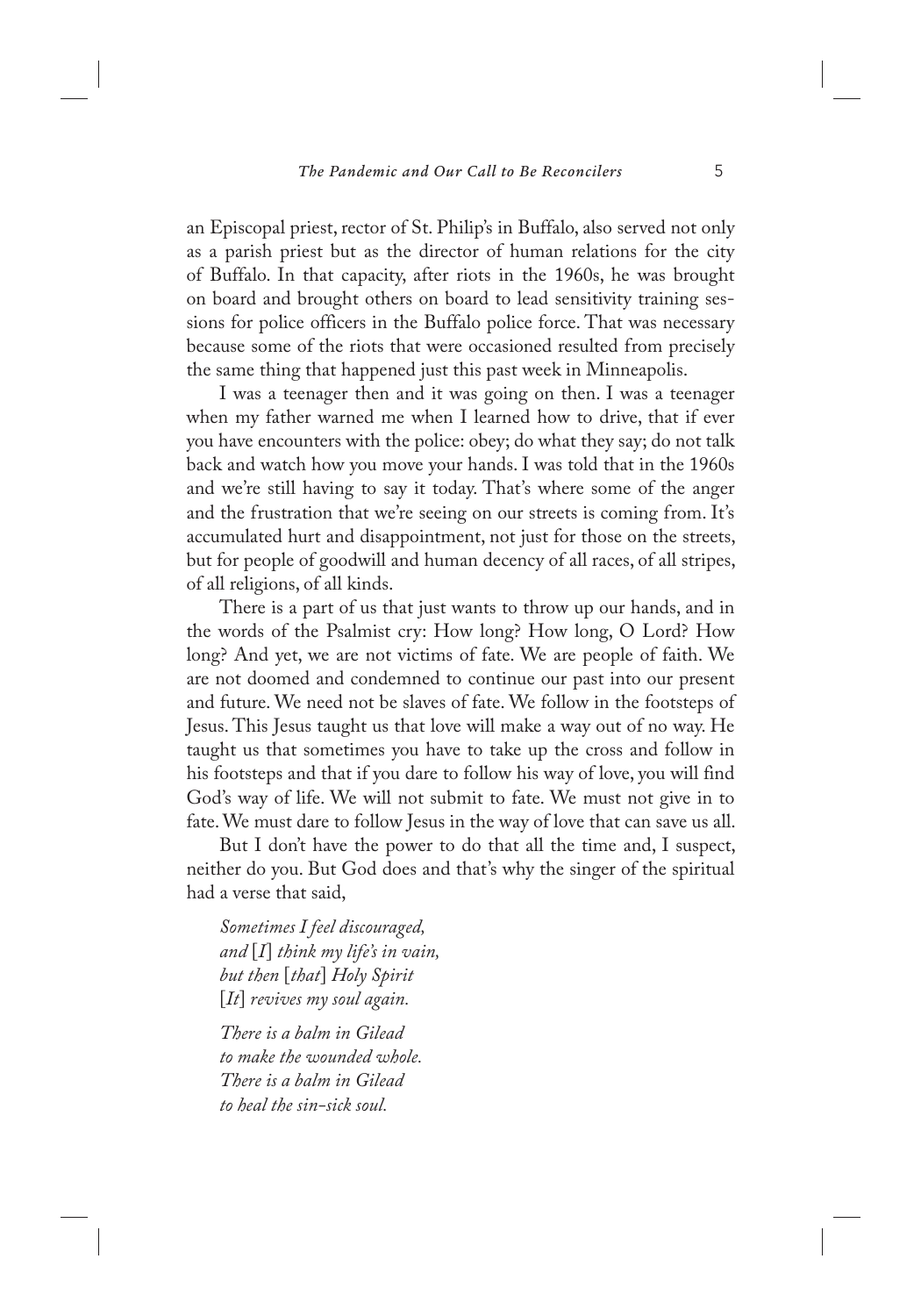Love is the way. It can save us all. And maybe we've seen a sign of it and maybe we've seen evidence that by the power of the Spirit, we might be able to do it.

Public health officials have told us that we all need to start wearing these when we go out in public—these face masks. It's interesting, when you put the face mask on, it's not fun to wear. They've told us that you're really putting it on not to save yourself. You're not putting it on to protect yourself. The reason for wearing the face mask is so that I don't spread anything to you. I wear it to protect you. It's a small inconvenience, a little sacrifice that actually may be a symbol of what it means to love. The possible miracle could be that if I wear it to protect you from me, and you wear it to protect me from you, or the virus within you, we get protected and we all win—and that is the power of love.

If I make room for you, and you make room for me, and if we will work together to create a society where there is room for all of God's children, where every human being, every one of us is treated as a child of God, created in the image and likeness of God, where everybody is loved, everybody is honored, everybody is respected, everybody is created as a child of God—if we work together to build that kind of society and don't give up, then love can save us all.

*If you cannot preach like Peter, and you cannot pray like Paul, just tell the love of Jesus, how he died to save us all.*

*There is a balm in Gilead to make the wounded whole. There [really] is a balm in Gilead to heal the sin-sick soul.*

So, walk together children and don't you get weary because there is a great camp meeting in the promised land.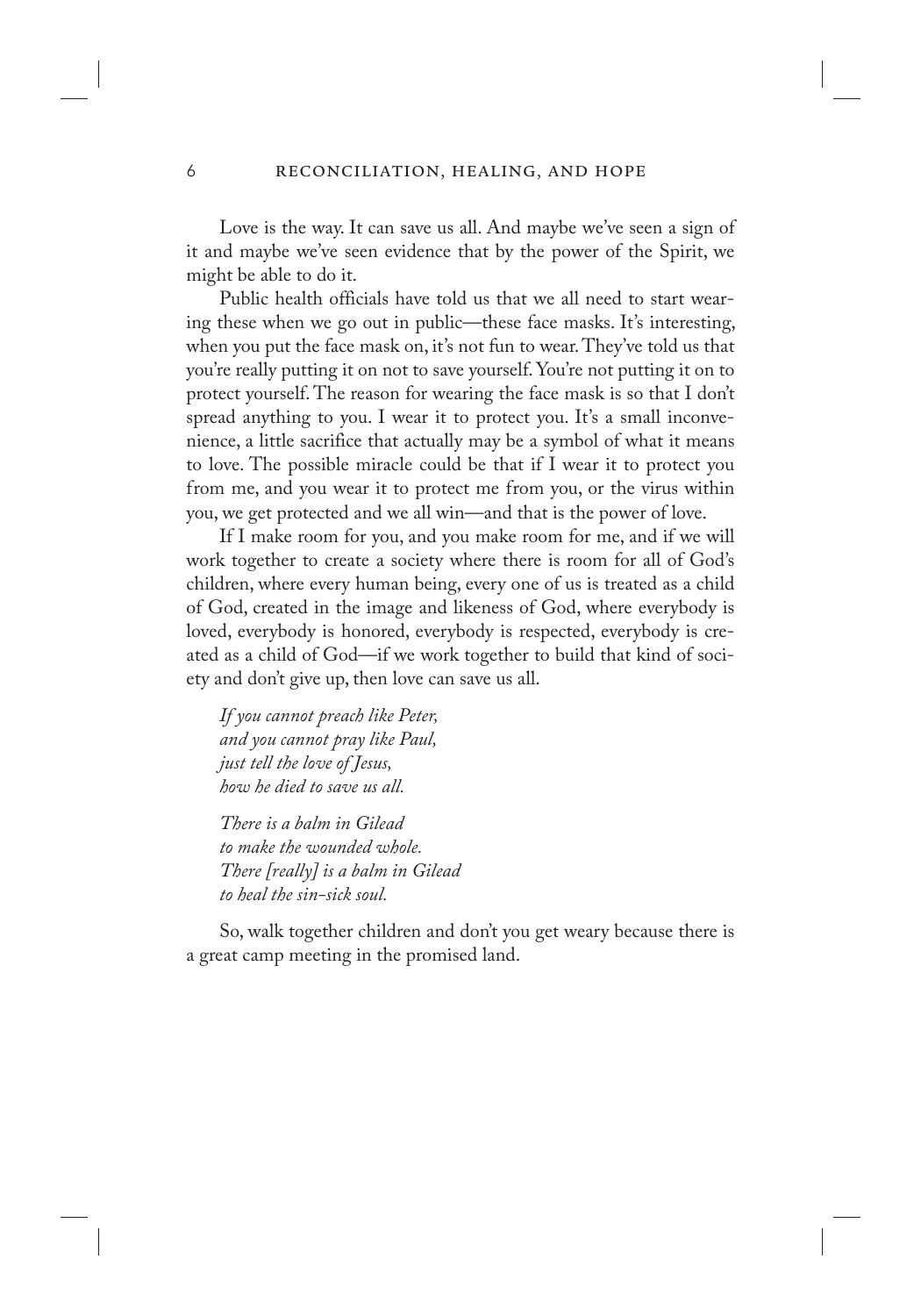#### REPAIRERS OF THE BREACH

#### The Very Rev. Randolph Marshall Hollerith*Fourteenth Sunday after Pentecost, August 21, 2016*

Good morning! What a joy it is for me to be here with you this morning, my first Sunday, in this storied cathedral. My thanks to everyone who has reached out to welcome us. Thank you for the nice notes, emails, and phone calls. My family and I are so glad to be with you. My wife Melissa and my daughter Eliza are here this morning. Eliza leaves next week to begin her freshman year at the University of the South in Sewanee, Tennessee. Keep her in your prayers. My son Marshall could not be with us today; he is a rising senior at Washington & Lee University and in the middle of two-a-day football practices. God bless him in all this heat. Now, some of you might be wondering if I am nervous standing up here in this famous and imposing Canterbury Pulpit, looking out over this grand nave. Well, I have to admit part of me was hoping that if my first Sunday was in the middle of August and people were on vacation, I might be able to have a soft opening. No such luck! Am I nervous? Yes, I am nervous, but if you think I'm nervous, just imagine what the Search Committee is feeling right about now!

In all honesty, what I am feeling most this morning is grateful. I am grateful to Bishop Mariann, the Chapter, and the Search Committee for the honor of serving amongst you. I feel humbled by the task and blessed by the opportunity.

As we begin this journey together this morning, let's take a look at the words of Isaiah. Isaiah writes, "If you offer your food to the hungry and satisfy the needs of the afflicted, then your light shall rise in the darkness and your gloom be like the noonday . . . Your ancient ruins shall be rebuilt; you shall raise up the foundations of many generations; you shall be called the repairer of the breach, the restorer of streets to live in" (Isa. 58:10, 12). I believe these words touch the heart of the gospel; they point to the essence of what it means to be a faithful Christian. Let me share a story with you that I hope illustrates this truth. In 1987, during my first year at Yale Divinity School, I interned for an unusual woman named Betsy who spent her life doing street ministry. Betsy was an upper middle class White lady in her late sixties. She was happily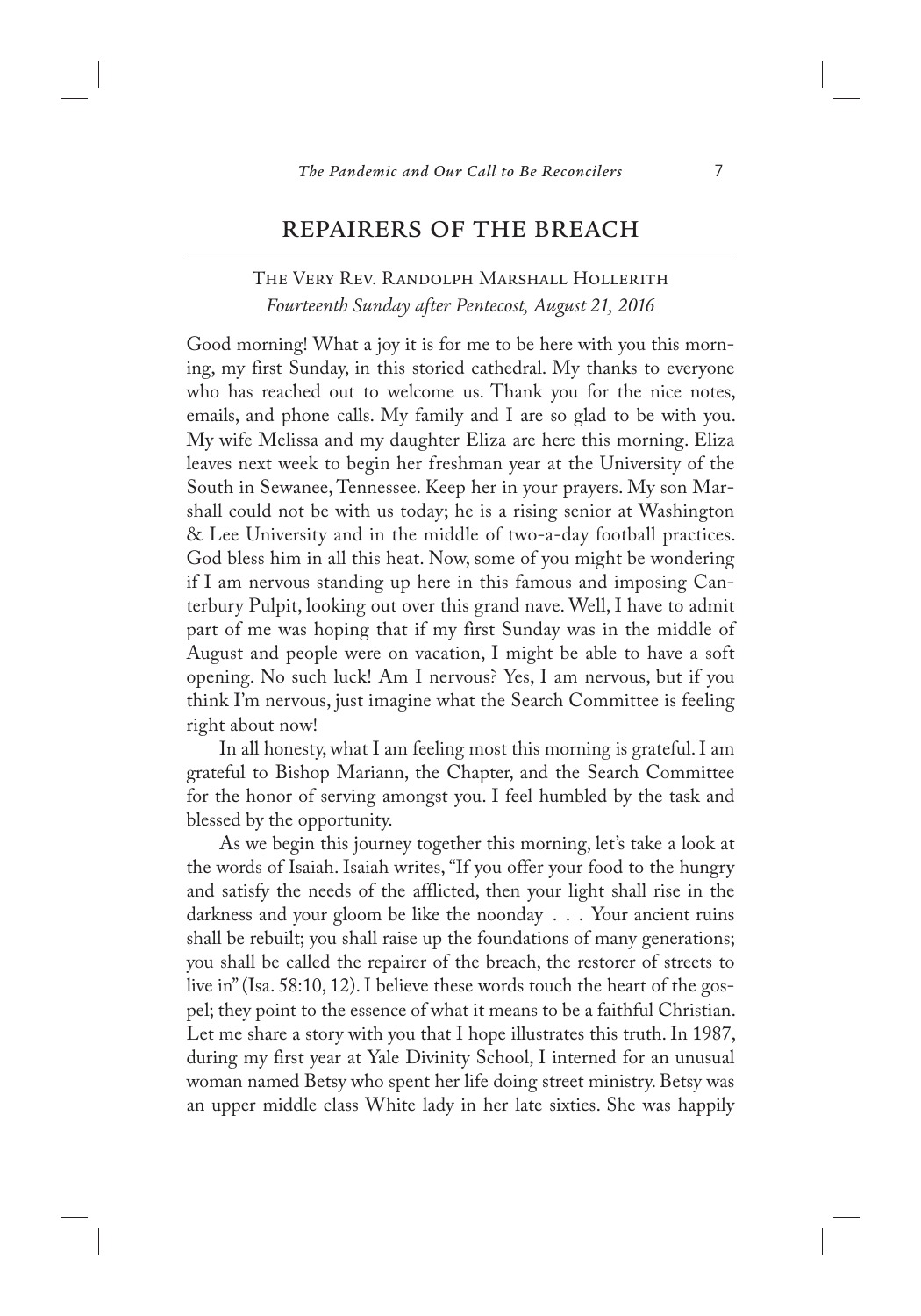married, lived in a good neighborhood, and had a bunch of grandchildren. At a time when many people in her situation were playing more golf, growing a garden, or traveling on weekends, Betsy was busy repairing the breach, determined to help the homeless on the streets of New Haven. She spent her days in the alleys and abandoned buildings of the city reaching out to the addicted, the destitute, and the often mentally ill homeless men and women of the city. She was passionate about their welfare. She spent all her money on them and gave them all her time. She was determined to get as many people as possible off the street and into a better life.

I ended up as her intern because her husband and her children were worried about her. They did not want her doing this work. They worried for her safety and as a result they demanded that she not undertake her ministry alone. When she worked on the streets, she had to have someone with her. So, she applied to the Divinity School for an intern assistant and she wound up with me. For a year, I followed behind her in awe, marveling at her faith and her determination, marveling at her willingness to love and to risk for the sake of the gospel. Her family thought she was unnecessarily placing her life in danger. I learned that she was one of those beloved souls St. Paul would proudly call a fool for Christ. I am not sure I was much help during that year, but being a part of her ministry changed my life.

"You shall be called repairers of the breach, the restorer of the streets to live in." If you pressed me for four words that describe what it means to be part of the Jesus movement, four words that describe what it means to build the kingdom of God, four words that exemplify the Christian life, it would be: repairers of the breach. This is what Isaiah makes clear this morning as he speaks to the people of Israel who have just returned from exile. If you want to know what God wants from you, he tells them, then quit your bickering, your finger pointing, your slandering of others, and offer your food to the hungry, satisfy the needs of the afflicted—work to repair that which is broken in your own lives and in the lives of those around you. I believe that this is our calling, and it is the reason I am so excited to share in ministry with you, because this cathedral has been a repairer of the breach for many, many years.

Some of you know this, but as a child growing up in Alexandria, I used to come to the Cathedral to watch the stone carvers work and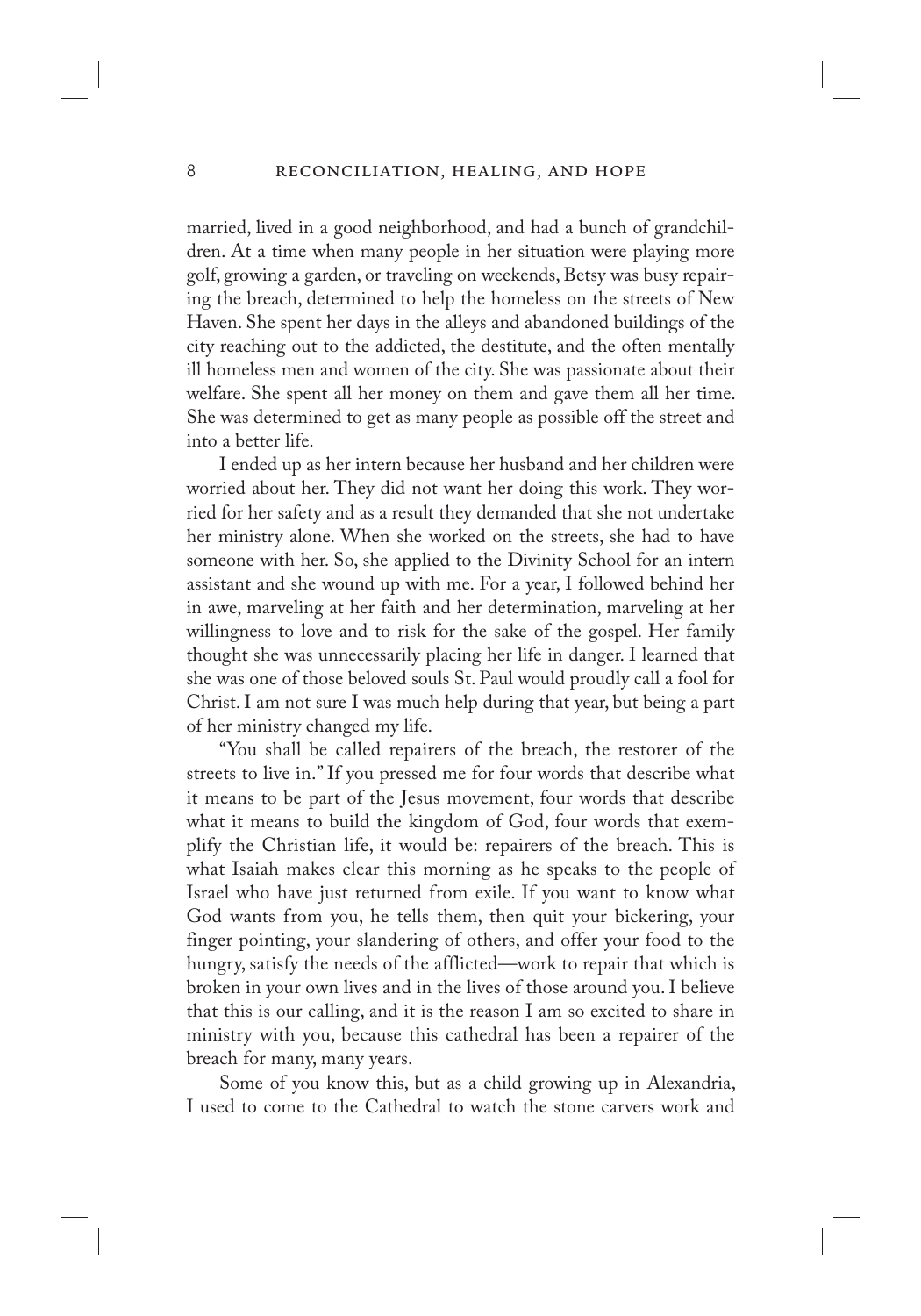to attend services. I had three great aunts who lived on 29th Street in Georgetown. Those ladies, along with my mother, grandmother, and godparents, were passionate about this cathedral and its mission to be a house of prayer for all people. For decades they were proud to contribute to the work of the [National Cathedral Association] and to play some small role in the Cathedral's creation. As a result, this place has always been a beacon for me—a cathedral that not only points to the glory of God in its grandeur and beauty, but a community of people dedicated to sharing the love of God within this city and across our nation. Leaders like Bishop Walker inspired me during some very formative years in my life. You have a powerful legacy as repairers of the breach, and I am proud to be a part of this community and its mission.

Yes, this cathedral, like any cathedral, indeed like any Christian community in this day and age of rapid cultural change, has its fair share of challenges—financial and otherwise. But we should never forget that we are also immeasurably blessed. We are blessed with talented and gifted people who are willing to share their gifts and talents here. We are blessed with vibrant ministries and an important mission. We are blessed to worship in this space of unparalleled beauty that touches so many who enter these doors. Yes, we have much work to do, but we should never forget that our God has given us so many good gifts with which to do that work.

Now, in closing, our gospel for this morning reminds us to keep central that which is central, to stay focused on the core of our faith. In our passage from Luke, Jesus is attacked for healing a woman on the Sabbath, a woman crippled for eighteen years. Life has literally bent her over and she is unable to stand upright. Jesus in his compassion lays hands on her and says, "Woman, you are set free from your ailment" (Luke 13:12). However, the leader of the synagogue sees Jesus's act of healing as work, and work was forbidden on the Sabbath. In his zeal for the law, this leader allows legalism to trump grace, tradition to trump love, doctrine to trump compassion. He misses the entire point of God's law, and Jesus calls him on it.

My brothers and sisters, Jesus calls to us today and reminds us to never lose sight of what is central to our faith. He reminds us to never let anything distract us from the healing and reconciling work of God's kingdom. He reminds us to be careful not to let the trappings of our faith divert us from the heart of our faith. As the body of Christ, as